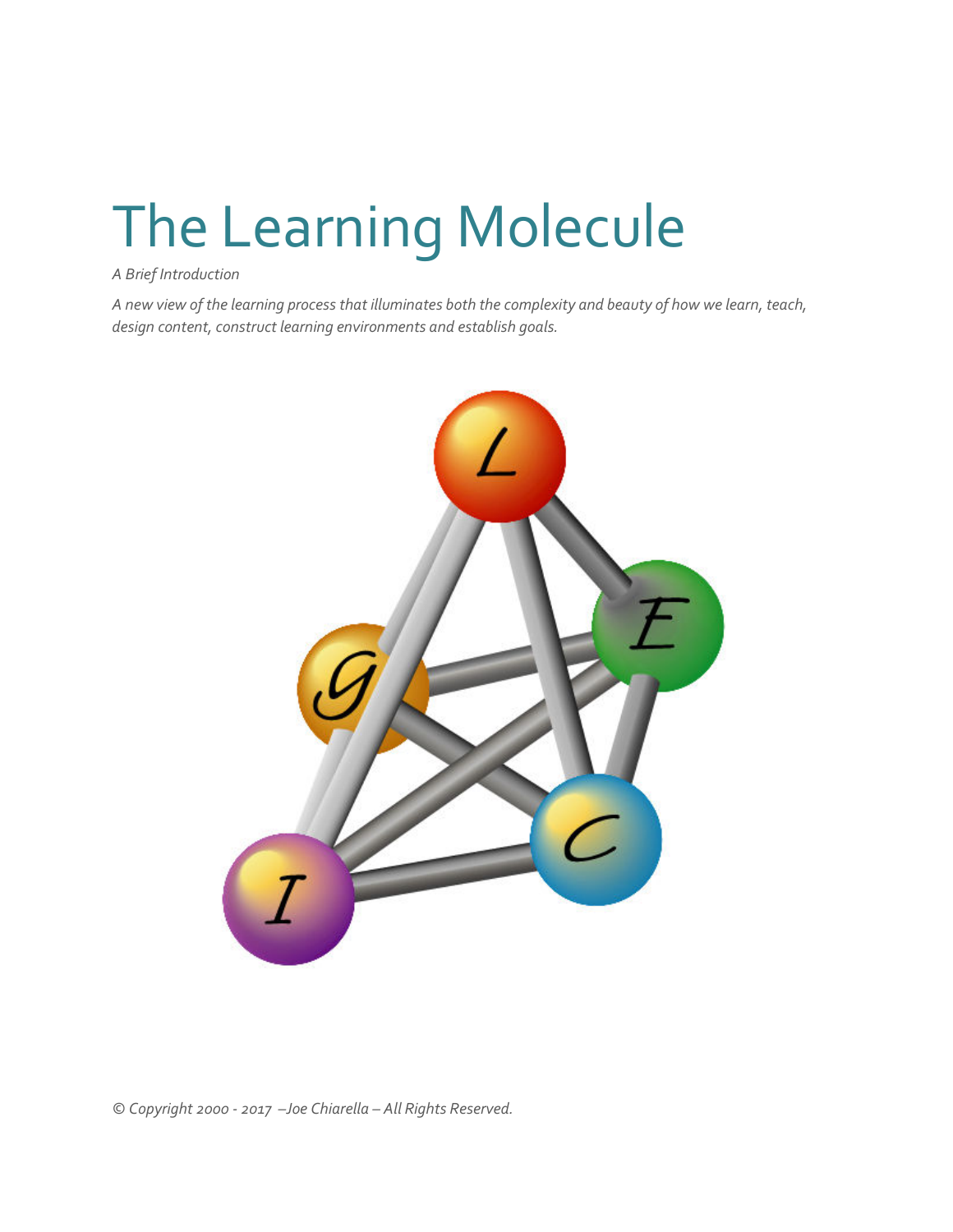### Overview



What if we could deconstruct the learning process into discrete elements, understand their interactions, measure their impact on the larger process – and then use that information to improve outcomes?

This is the central thesis behind The Learning Molecule model for education and training.

For centuries, educating (transfer of knowledge for meaning) and training (transfer of skills for producing) has been an art, with the occasional scientific analysis into aspects of the activity.

For a time, one practitioner will focus on a single aspect of the learning process and declare it 'most essential'. One might say that Dr. Bloom's Taxonomy is focused exclusively on the Goals of learning – get *that* right and you have the most important thing. Or one might say that Gardner's Multiple Intelligences is focused exclusively on a single aspect of the learner's abilities – get *that* right and you have the most important thing. Or perhaps you subscribe to either of the dominant pedagogical models of Constructivist (as advanced by Dr. Piaget), or the well-entrenched Instructivist model still used today. Get that right and, well, you get the picture. Of course, if you are a textbook publisher, you might argue "No, it's all about the content, silly." I argue that this is a "Can't see the forest for the trees." flawed view of the system.

The Learning Molecule Model asserts that there are five aspects to the learning process and ten interactions between them all – that, if properly quantified and applied, can fully describe the process. However, it also asserts that not only are all the "atoms" relatively equal in value, but that the interactions or "bonds" between them are as important as the atoms themselves. It is a "forest view" that is built on trees, branches and leaves.

By leveraging specific and individual research into each "atom" and each "atomic bond" – compiled into a comprehensive expert system – with adaptive and granularly constructible content – then individual learning instances for individuals and groups can be optimized for both process and outcome. This is a holistic view.

The Learning Molecule is comprised of five "atoms." The "L" atom shown at the top of the molecule, represents the Learner. More specifically, it represents attributes about the learning modalities of a learner. The "G" atom represents the Goals of the learning. The "E," or Environment, atom represents the learning environment factors. "C" is the symbol for the learning Content or subject matter/domain. Finally, the "I" atom stands for the Instructional methods available to the learning process.

Each atom has its own taxonomy of categories and subcategories and specific factors and associates values.

Between each atom are "bonds" which define interactions between those two atoms. For example, the bond between the Instruction and Content atoms (or the CI bond) represents research into such things as "when the subject domain is 'art history' – these are the known instructional prescriptions. Or when the learner's dominant cognitive control (an aspect of their Learning style) is "field dependent" and the Goal of the learning instance is "synthesize" then the best Instructional prescription is "X".

This complex system we call learning cannot be fully described or quantified, today, with our existing knowledge, research and technologies. However, it is my sincere hope, that by creating this model and a framework for quantification, measurement of outcomes and the commensurate feedback loop – we can begin the long road to a more complete understanding, science and rigorous application for the benefit of learners of all ages, abilities, environments and goals.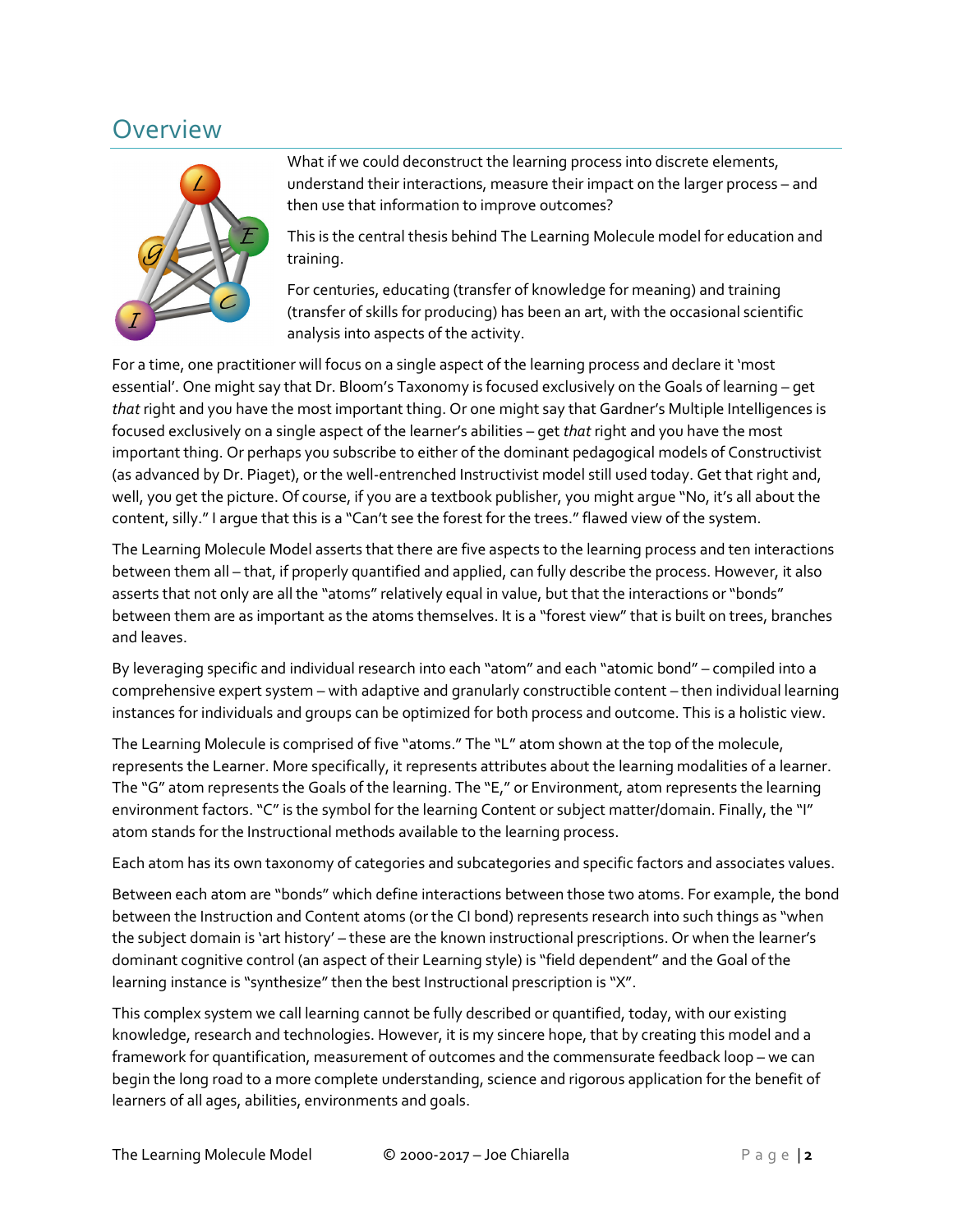## The Learning Molecule "Atoms"



#### The "Four P's":

**Perceptors** – how a learner gathers (perceives) information about both the world around them and their inner world.

**Processors** – once a learner has gathered information – how they **process** it for meaning, understanding, storage and recall.

**Potentials** – the innate abilities of a learner in various areas.

**Preferences** – those "soft fuzzy" **p**references of a learner about their learning environment and process.

Every learner therefore has an aggregate of these characteristics (actually as many as 78 may be measured) that define how they best gather, process and use knowledge. Shown adjacent is a sample radar chart for all 78 characteristics:

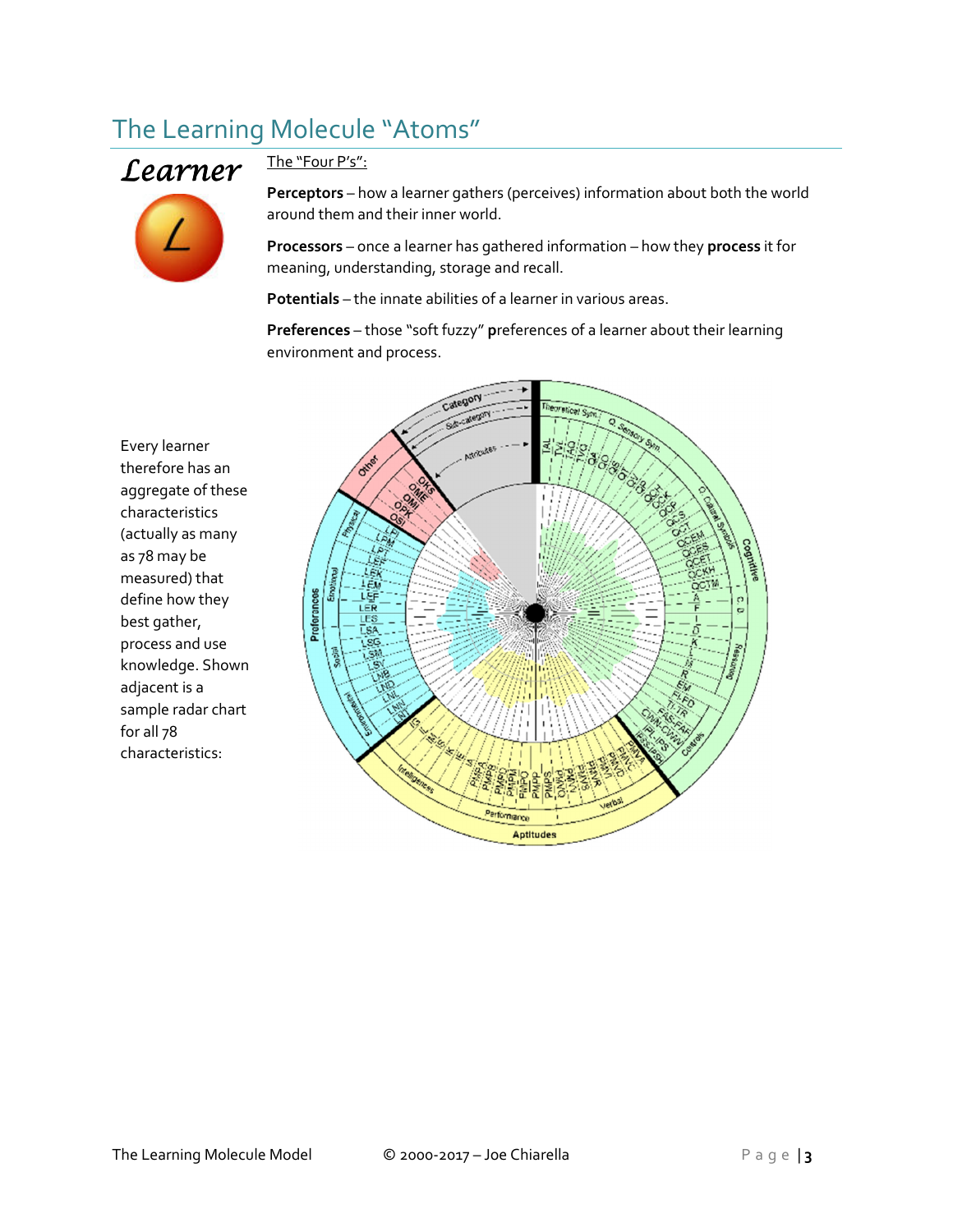#### **Content**



The P's and T's:

**People, Places, Processes** 

**Time, Things, naTure: Abstract/Conceptual** Continuum - **Real/Concrete**

The major subject domains can be categorized by some combination of these P's and T's. For example: Math is about processes, time and things and its nature is Abstract, but sometimes applied to the concrete. Geography is about places, peoples, time and things and its nature is toward the Real side of the nature continuum.

#### Environment



Synchronous vs. Asynchronous In vs. Out of classroom Solitary vs Group "Soft" factors as background music or not, etc.

Sometimes a learning environment is controllable, sometimes not. Its impact on the content and instruction can be great. Conversely, optimizing the environment for the unique needs of a learner – can be great. This atom quantifies these concerns and more.



Intrinsic vs Extrinsic motivations

Internally vs Externally defined

Learning to **Create** (evaluation, some synthesis) Learning to **Think** (synthesis, analysis) Learning to **Do** (application) Learning to **Know** (know, understand)

Much research has gone into how important it is to define the goals of any learning instance. This 'atom' quantifies not only how important a goal is – but how the goal is important.

#### Instruction



Structured vs. Unstructured

Instructor controlled vs. learner controlled

Abstract vs. Concrete

Deductive vs. Inductive

Much more…

There has probably been more research and study in the various methods of instruction, than any other aspect of education or training. This 'atom' stratifies and quantifies the many choices of how to instruct.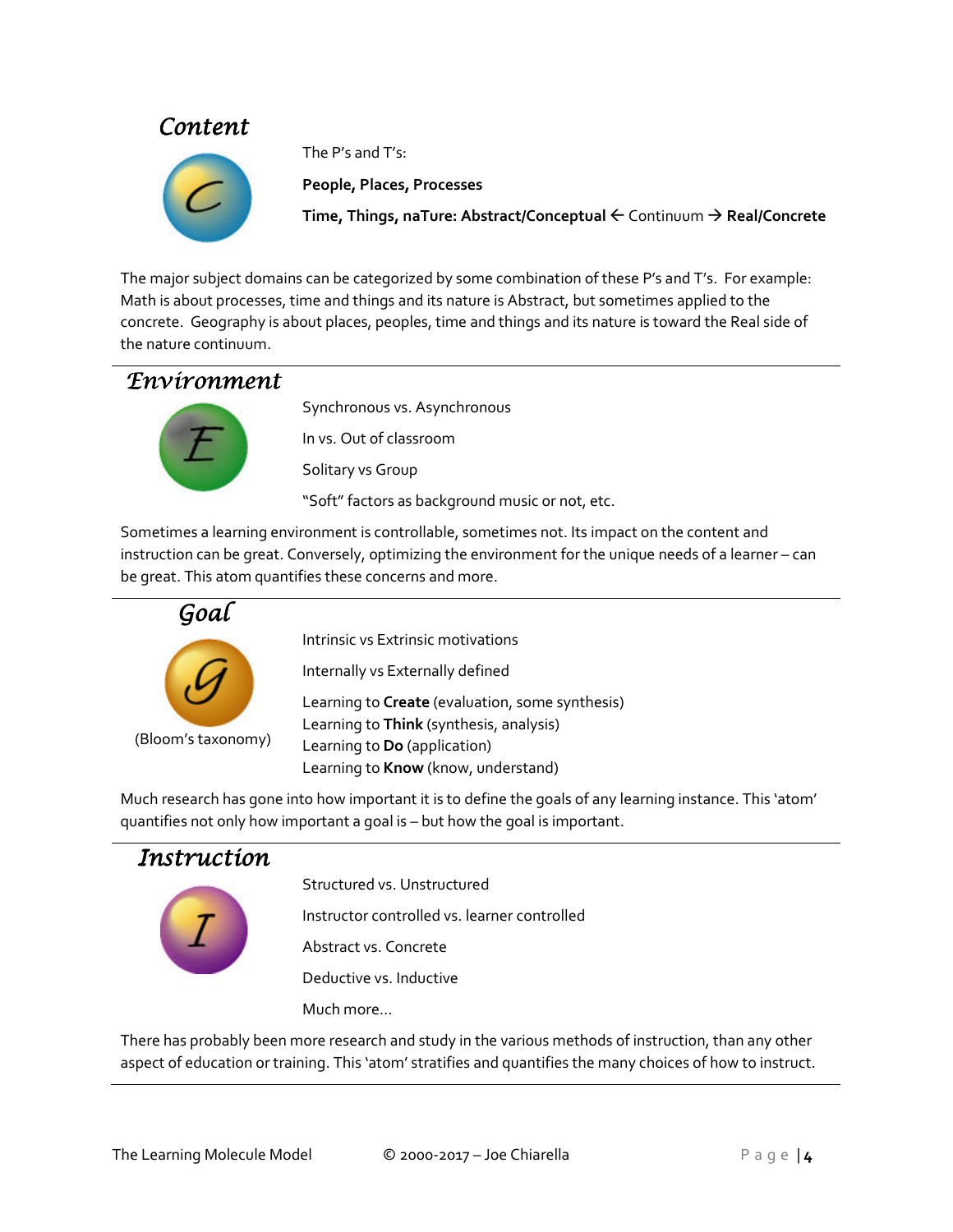## Atomic Interactions:

Each of these "atoms" represent a known body of knowledge about that aspect of the learning process. Between each "atom" are "bonds" or interactions that represent the known body of knowledge about how those two aspects of learning interact.

The ten interactions:

| Ref       | Interaction                                                                           | <b>Symbols</b> |
|-----------|---------------------------------------------------------------------------------------|----------------|
| <b>LC</b> | Learner: Content (content adapted to a learner's styles)                              |                |
| <b>LE</b> | Learner: Environment (environment adapted to a learner's styles)                      |                |
| LI        | Learner: Instruction (instructional methods adapted to a learner's styles)            |                |
| LG        | Learner: Goal (goals adapted to a learner's styles)                                   |                |
| <b>CI</b> | <b>Content: Instruction</b> (content adapted to methods of instruction for a learner) |                |
| CG        | Content : Goals (content adapted to goals defined for a learner)                      |                |
| <b>CE</b> | <b>Content: Environment</b> (content adapted to a learners' environment)              |                |
| IE        | Instruction : Environment (instruction adapted to a learner's environment)            |                |
| IG        | Instruction : Goals (instruction adapted to a learner's goals)                        |                |
| EG        | Environment : Goals (environment adapted to a learner's goals)                        |                |

 These ten individual sets of interactions have literally millions of possible combinations of the different sets of characteristics.

Fortunately, there is a considerable body of knowledge about these interactions. The ERIC Clearinghouse (eric.ed.gov) holds abstracts of over a million research reports of which a substantial portion are dedicated to the CI and IE interactions. Such topics as "The optimal instructional techniques for teaching Euclidean geometry." or "How to teach Euclidean geometry in an online versus classroom environment."

The body of knowledge is not very rich for LI or LE interactions. There is some information on LC interactions.

Nevertheless, while the body of knowledge is light – it does exist. The most disappointing aspect is that what does exist is not used hardly at all because of a variety of factors which include: teacher awareness, teacher time to study and apply this knowledge, teacher motivation, access to the information and more.